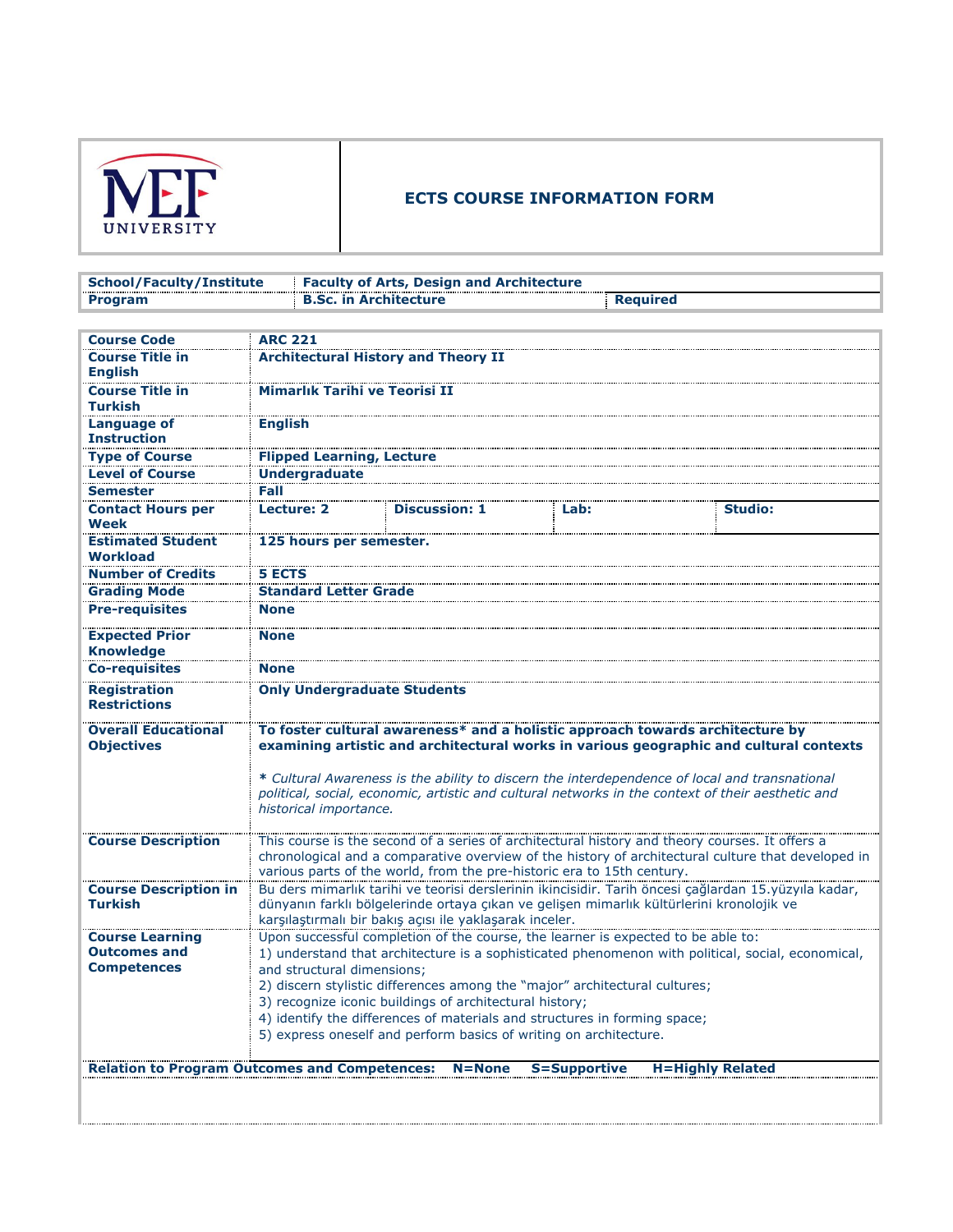| <b>Program Outcomes and Competences</b>                                                                                                                                    | Level                   | <b>Assessed by</b>              |
|----------------------------------------------------------------------------------------------------------------------------------------------------------------------------|-------------------------|---------------------------------|
|                                                                                                                                                                            | N/S/H                   | Reviews, HW,                    |
|                                                                                                                                                                            |                         | Assignment.                     |
| 1. Ability to read, write and speak effectively in Turkish and English, equivalent                                                                                         | $\overline{\mathbf{s}}$ | <b>Student</b><br>presentations |
| to a B2 European Language Passport Level in English.<br>2. Ability to question and interpret ideas considering diverse points of view;                                     | н                       |                                 |
| gather and use data, develop concepts related to people, places and the                                                                                                    |                         |                                 |
| environment, and make individual decisions.                                                                                                                                |                         |                                 |
| 3. Ability to use appropriate graphical methods including freehand and digital                                                                                             | н                       | Sketchbook,                     |
| drawing techniques, (ECDL advanced) in order to develop ideas in addition to                                                                                               |                         | Assignments                     |
| communicate the process of design.                                                                                                                                         |                         |                                 |
| 4. Ability to use fundamental principles of architectural design considering the                                                                                           | s                       |                                 |
| place, climate, people, society as factors, and simultaneously express present                                                                                             |                         |                                 |
| principles in relevant precedents.                                                                                                                                         |                         |                                 |
| 5. Understanding of architectural principles belonging to global and local cultures<br>shaped by the climatic, technological, socioeconomic, cultural factors, in addition | н                       | Sketchbook,<br>Assignments      |
| to principles of historic preservation while developing architectural and urban                                                                                            |                         |                                 |
| design projects.                                                                                                                                                           |                         |                                 |
| 6. Understanding the theories and methods used to describe the relationship                                                                                                | н                       | Sketchbook,                     |
| between human behavior and physical environment; and concurrently                                                                                                          |                         | Assignments                     |
| understanding different needs, values, behavioral norms, social and spatial                                                                                                |                         |                                 |
| patterns of different cultures.                                                                                                                                            |                         |                                 |
| 7. Ability to apply various stages of design processes considering the client and                                                                                          | N                       |                                 |
| user needs, which include space and equipment requirements besides site                                                                                                    |                         |                                 |
| conditions and relevant laws and standards.                                                                                                                                |                         |                                 |
| 8. Understanding the role of applied research in determining function, form and                                                                                            | $\mathbf{s}$            |                                 |
| systems and their impact on human conditions and behavior.                                                                                                                 |                         |                                 |
| 9. Understanding of the basic principles of static and dynamic structural                                                                                                  | Ñ                       |                                 |
| behavior that withstand gravity and lateral forces, in addition to the evolution<br>and applications of structural systems.                                                |                         |                                 |
| 10. Ability to apply the principles of sustainability in architectural and urban                                                                                           | N                       |                                 |
| design projects that aim to preserve the natural and historic resources and                                                                                                |                         |                                 |
| provide healthful environments.                                                                                                                                            |                         |                                 |
| 11. Ability to apply the fundamental principles of building and safety systems                                                                                             | N                       |                                 |
| such as mechanical, electrical, fire prevention, vertical circulation additionally to                                                                                      |                         |                                 |
| principles of accessibility into the design of buildings.                                                                                                                  |                         |                                 |
| 12. Understanding the basic principles in the selection of materials, products,                                                                                            | $\mathbf{s}$            |                                 |
| components and assemblies, based on their characteristics together with their                                                                                              |                         |                                 |
| performance, including their environmental impact and reuse possibilities.                                                                                                 |                         |                                 |
| 13. Ability to produce a comprehensive architectural project from the schematic                                                                                            | N                       |                                 |
| design phase to design development phase, while integrating structural systems,<br>life safety and sustainability principles.                                              |                         |                                 |
| 14. Understanding the principles of environmental systems such as energy                                                                                                   | N                       |                                 |
| preservation, active and passive heating and cooling systems, air quality, solar                                                                                           |                         |                                 |
| orientation, day lighting and artificial illumination, and acoustics; in addition to                                                                                       |                         |                                 |
| the use of appropriate performance assessment tools.                                                                                                                       |                         |                                 |
| 15. Ability to choose appropriate materials, products and components in the                                                                                                | N                       |                                 |
| implementation of design building envelope systems.                                                                                                                        |                         |                                 |
| 16. Ability to understand the principles and concepts of different fields in                                                                                               | N                       |                                 |
| multidisciplinary design processes and the ability to work in collaboration with                                                                                           |                         |                                 |
| others as a member of the design team.                                                                                                                                     |                         |                                 |
| 17. Understanding the responsibility of the architect to organize and lead design<br>and construction processes considering the environmental, social and aesthetic        | S                       |                                 |
| issues of the society.                                                                                                                                                     |                         |                                 |
| 18. Understanding the legal to responsibilities of the architect of the architect                                                                                          | N                       |                                 |
| effecting the design and construction of a building such as public health and                                                                                              |                         |                                 |
| safety; accessibility, preservation, building codes and regulations as well as user                                                                                        |                         |                                 |
| rights.                                                                                                                                                                    |                         |                                 |
| 19. Ability to understand the ethical issues involved in the design and                                                                                                    | s                       |                                 |
| construction of buildings and provide services for the benefit of the society. In                                                                                          |                         |                                 |
| addition to the ability to act with social responsibility in global and local scales                                                                                       |                         |                                 |
| that contribute to the well being of the society.                                                                                                                          |                         |                                 |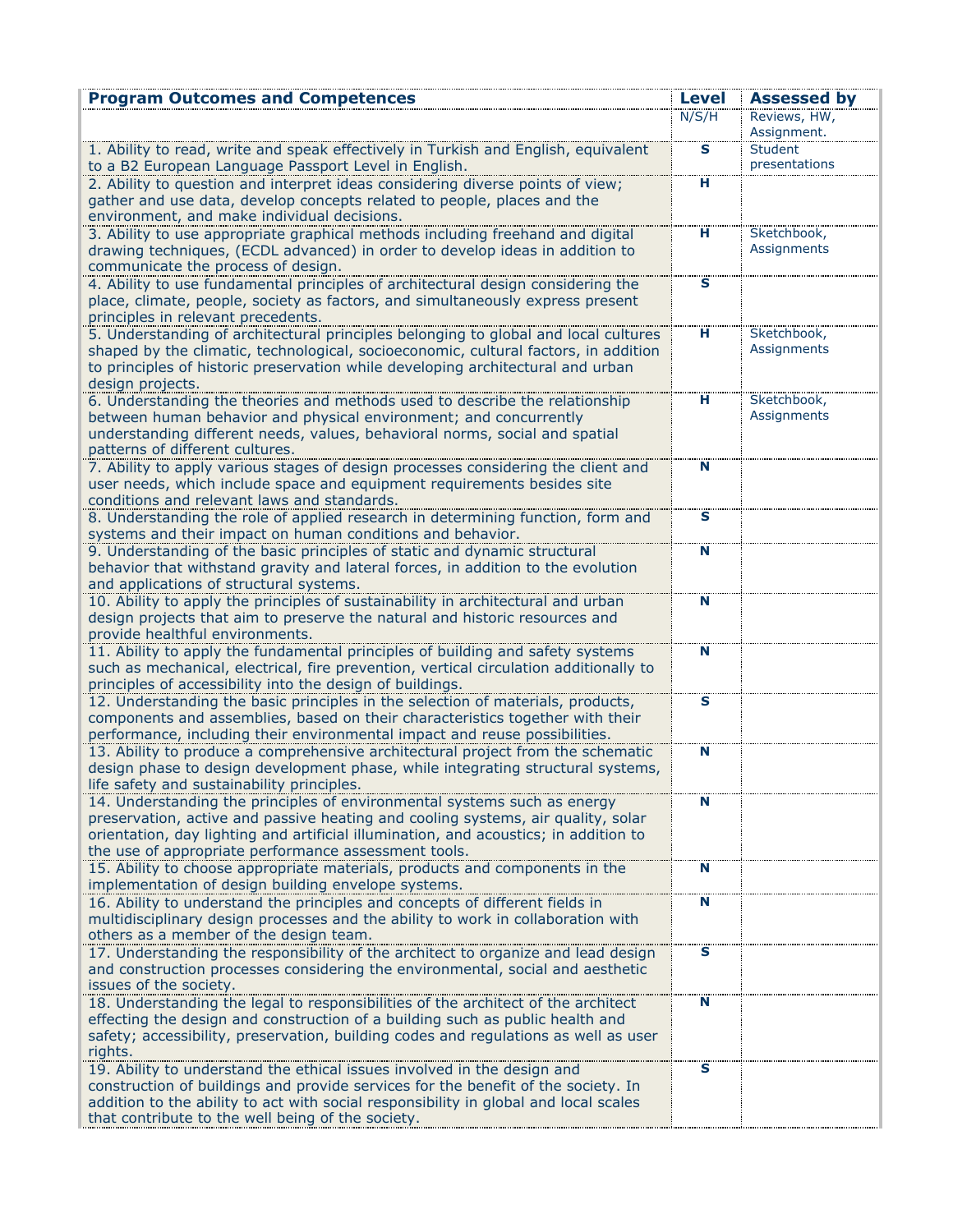| risk management, mediation and arbitration.                                   |                                                                     | 20. Understanding the methods for competing for commissions, selecting<br>N<br>consultants and assembling teams, recommending project delivery methods,<br>which involve financial management and business planning, time management,                                                                                                                                                                                                                                                                                                                                                                                                                                                                                                                                                                                                                                                                                                                                                                                                                                                                                                     |  |  |  |
|-------------------------------------------------------------------------------|---------------------------------------------------------------------|-------------------------------------------------------------------------------------------------------------------------------------------------------------------------------------------------------------------------------------------------------------------------------------------------------------------------------------------------------------------------------------------------------------------------------------------------------------------------------------------------------------------------------------------------------------------------------------------------------------------------------------------------------------------------------------------------------------------------------------------------------------------------------------------------------------------------------------------------------------------------------------------------------------------------------------------------------------------------------------------------------------------------------------------------------------------------------------------------------------------------------------------|--|--|--|
| Prepared by and Date Irem Korkmaz 09.03.2020                                  |                                                                     |                                                                                                                                                                                                                                                                                                                                                                                                                                                                                                                                                                                                                                                                                                                                                                                                                                                                                                                                                                                                                                                                                                                                           |  |  |  |
|                                                                               |                                                                     |                                                                                                                                                                                                                                                                                                                                                                                                                                                                                                                                                                                                                                                                                                                                                                                                                                                                                                                                                                                                                                                                                                                                           |  |  |  |
| <b>Semester</b>                                                               | <b>Fall 2019-2020</b>                                               |                                                                                                                                                                                                                                                                                                                                                                                                                                                                                                                                                                                                                                                                                                                                                                                                                                                                                                                                                                                                                                                                                                                                           |  |  |  |
|                                                                               | <b>Assoc. Dr. A.Hilal UGURLU</b>                                    |                                                                                                                                                                                                                                                                                                                                                                                                                                                                                                                                                                                                                                                                                                                                                                                                                                                                                                                                                                                                                                                                                                                                           |  |  |  |
| <b>Name of Instructor</b>                                                     |                                                                     |                                                                                                                                                                                                                                                                                                                                                                                                                                                                                                                                                                                                                                                                                                                                                                                                                                                                                                                                                                                                                                                                                                                                           |  |  |  |
| <b>Course Contents</b>                                                        | Week                                                                | <b>Topic</b>                                                                                                                                                                                                                                                                                                                                                                                                                                                                                                                                                                                                                                                                                                                                                                                                                                                                                                                                                                                                                                                                                                                              |  |  |  |
|                                                                               | 1.                                                                  | <b>Introduction - Pre-historic architecture, Indus Valley Civilizations</b>                                                                                                                                                                                                                                                                                                                                                                                                                                                                                                                                                                                                                                                                                                                                                                                                                                                                                                                                                                                                                                                               |  |  |  |
|                                                                               | 2.                                                                  | <b>Mesopotamian &amp; Egyptian Civilizations</b>                                                                                                                                                                                                                                                                                                                                                                                                                                                                                                                                                                                                                                                                                                                                                                                                                                                                                                                                                                                                                                                                                          |  |  |  |
|                                                                               | 3.                                                                  | <b>Persian &amp; Greek Civilizations</b>                                                                                                                                                                                                                                                                                                                                                                                                                                                                                                                                                                                                                                                                                                                                                                                                                                                                                                                                                                                                                                                                                                  |  |  |  |
|                                                                               | 4.<br>5.                                                            | <b>Hellenistic Greek &amp; Roman Architecture</b><br><b>Roman Architecture</b>                                                                                                                                                                                                                                                                                                                                                                                                                                                                                                                                                                                                                                                                                                                                                                                                                                                                                                                                                                                                                                                            |  |  |  |
|                                                                               | 6.                                                                  | <b>Eastern Roman Architecture</b>                                                                                                                                                                                                                                                                                                                                                                                                                                                                                                                                                                                                                                                                                                                                                                                                                                                                                                                                                                                                                                                                                                         |  |  |  |
|                                                                               | 7.                                                                  | <b>WORKSHOP WEEK</b>                                                                                                                                                                                                                                                                                                                                                                                                                                                                                                                                                                                                                                                                                                                                                                                                                                                                                                                                                                                                                                                                                                                      |  |  |  |
|                                                                               | 8.                                                                  | Fall of the Western Roman Empire, Rise of Islam                                                                                                                                                                                                                                                                                                                                                                                                                                                                                                                                                                                                                                                                                                                                                                                                                                                                                                                                                                                                                                                                                           |  |  |  |
|                                                                               | 9.                                                                  | <b>Carolingian Revival &amp; Abbasid Architecture</b>                                                                                                                                                                                                                                                                                                                                                                                                                                                                                                                                                                                                                                                                                                                                                                                                                                                                                                                                                                                                                                                                                     |  |  |  |
|                                                                               | 10.                                                                 | Romanesque Arch. & Tulunid, Fatimid, Seljuks, Ayyubids                                                                                                                                                                                                                                                                                                                                                                                                                                                                                                                                                                                                                                                                                                                                                                                                                                                                                                                                                                                                                                                                                    |  |  |  |
|                                                                               | 11.                                                                 | <b>Mongols, İlkhanids</b>                                                                                                                                                                                                                                                                                                                                                                                                                                                                                                                                                                                                                                                                                                                                                                                                                                                                                                                                                                                                                                                                                                                 |  |  |  |
|                                                                               | 12.                                                                 | <b>Mamluks, Early Ottoman Arch.</b>                                                                                                                                                                                                                                                                                                                                                                                                                                                                                                                                                                                                                                                                                                                                                                                                                                                                                                                                                                                                                                                                                                       |  |  |  |
|                                                                               | 13.                                                                 | <b>Late Byzantine, Gothic</b>                                                                                                                                                                                                                                                                                                                                                                                                                                                                                                                                                                                                                                                                                                                                                                                                                                                                                                                                                                                                                                                                                                             |  |  |  |
|                                                                               | 14.                                                                 | <b>Revision</b>                                                                                                                                                                                                                                                                                                                                                                                                                                                                                                                                                                                                                                                                                                                                                                                                                                                                                                                                                                                                                                                                                                                           |  |  |  |
|                                                                               | 15.                                                                 | <b>Final Examination Period</b>                                                                                                                                                                                                                                                                                                                                                                                                                                                                                                                                                                                                                                                                                                                                                                                                                                                                                                                                                                                                                                                                                                           |  |  |  |
|                                                                               | 16.                                                                 | <b>Final Examination Period</b>                                                                                                                                                                                                                                                                                                                                                                                                                                                                                                                                                                                                                                                                                                                                                                                                                                                                                                                                                                                                                                                                                                           |  |  |  |
| <b>Required/Recommen</b><br>ded<br><b>Readings</b><br><b>Teaching Methods</b> | <b>Recommended Reading:</b><br>70-96 and 132-145.<br><b>Lecture</b> | Leach, Andrew, What is Architectural History?, 2010, pp. 41-74.<br>Jarzombek, Mark, Architecture of First Societies, 2013, pp. 79-88 and pp. 263-273.<br>Gates, Charles, Ancient Cities, 2011, pp. 30-36 and pp. 70-79.<br>Brewer, J. Douglas & Teeter, Emily, Egypt and Egyptians, 2007, pp. 60-78.<br>Carmelo G. Malacrino, Constructing the Ancient World, 2010, pp. 77-110.<br>Jenkins, Ian, Greek Architecture and Sculpture, 2006, pp. 32-45.<br>Jones, Mark Wilson, Principles of Roman Architecture, 2003.<br>Adam, Jean-Pierre, Roman Building Materials and Techniques, 2003, pp. 243-318 and<br>319-400. Stephenson, David, Heavenly Vaults: From Romanesque to Gothic, 2009.<br>Ettinghausen & Grabar, Oleg, The Art and Architecture of Islam 650-1250, pp. 5-16<br>and 37-54. Shelia, Canby, Safavid Art and Architecture, 2002.<br>Harle, J. C., The Art and Architecture of the Indian Subcontinent Nov.<br>Kuran, Aptullah "Anatolian-Seljuk Architecture," in The Art and Architecture of Turkey,<br>ed. E. Akurgal, pp. 80-110.<br>Blair, Shelia S. & Bloom, M. Jonathan, The Art and Architecture of Islam, 1995, pp. |  |  |  |
|                                                                               | <b>Discussions</b><br><b>Student presentations</b>                  |                                                                                                                                                                                                                                                                                                                                                                                                                                                                                                                                                                                                                                                                                                                                                                                                                                                                                                                                                                                                                                                                                                                                           |  |  |  |
| <b>Homework and</b><br><b>Projects</b>                                        |                                                                     | 1 student presentation, 14 review sketches submission                                                                                                                                                                                                                                                                                                                                                                                                                                                                                                                                                                                                                                                                                                                                                                                                                                                                                                                                                                                                                                                                                     |  |  |  |
| <b>Laboratory Work</b>                                                        |                                                                     |                                                                                                                                                                                                                                                                                                                                                                                                                                                                                                                                                                                                                                                                                                                                                                                                                                                                                                                                                                                                                                                                                                                                           |  |  |  |
| <b>Computer Use</b><br><b>Other Activities</b>                                | No<br><b>Readings, Research</b>                                     |                                                                                                                                                                                                                                                                                                                                                                                                                                                                                                                                                                                                                                                                                                                                                                                                                                                                                                                                                                                                                                                                                                                                           |  |  |  |
| <b>Assessment Methods</b>                                                     | <b>Performance in class:</b>                                        | 20 points                                                                                                                                                                                                                                                                                                                                                                                                                                                                                                                                                                                                                                                                                                                                                                                                                                                                                                                                                                                                                                                                                                                                 |  |  |  |
|                                                                               | <b>Sketch submissions:</b>                                          | 50 points                                                                                                                                                                                                                                                                                                                                                                                                                                                                                                                                                                                                                                                                                                                                                                                                                                                                                                                                                                                                                                                                                                                                 |  |  |  |
|                                                                               | <b>Student presentation:</b>                                        | 30 points                                                                                                                                                                                                                                                                                                                                                                                                                                                                                                                                                                                                                                                                                                                                                                                                                                                                                                                                                                                                                                                                                                                                 |  |  |  |
| <b>Course</b><br><b>Administration</b>                                        | will not be accepted.                                               | Office: Block A, A. Hilal Uğurlu 506<br>Email: ugurlua@mef.edu.tr<br>Student participation is essential for this lecture course. Student presentations and the<br>weekly sketch submissions are crucial elements in the final grade. Late submissions                                                                                                                                                                                                                                                                                                                                                                                                                                                                                                                                                                                                                                                                                                                                                                                                                                                                                     |  |  |  |